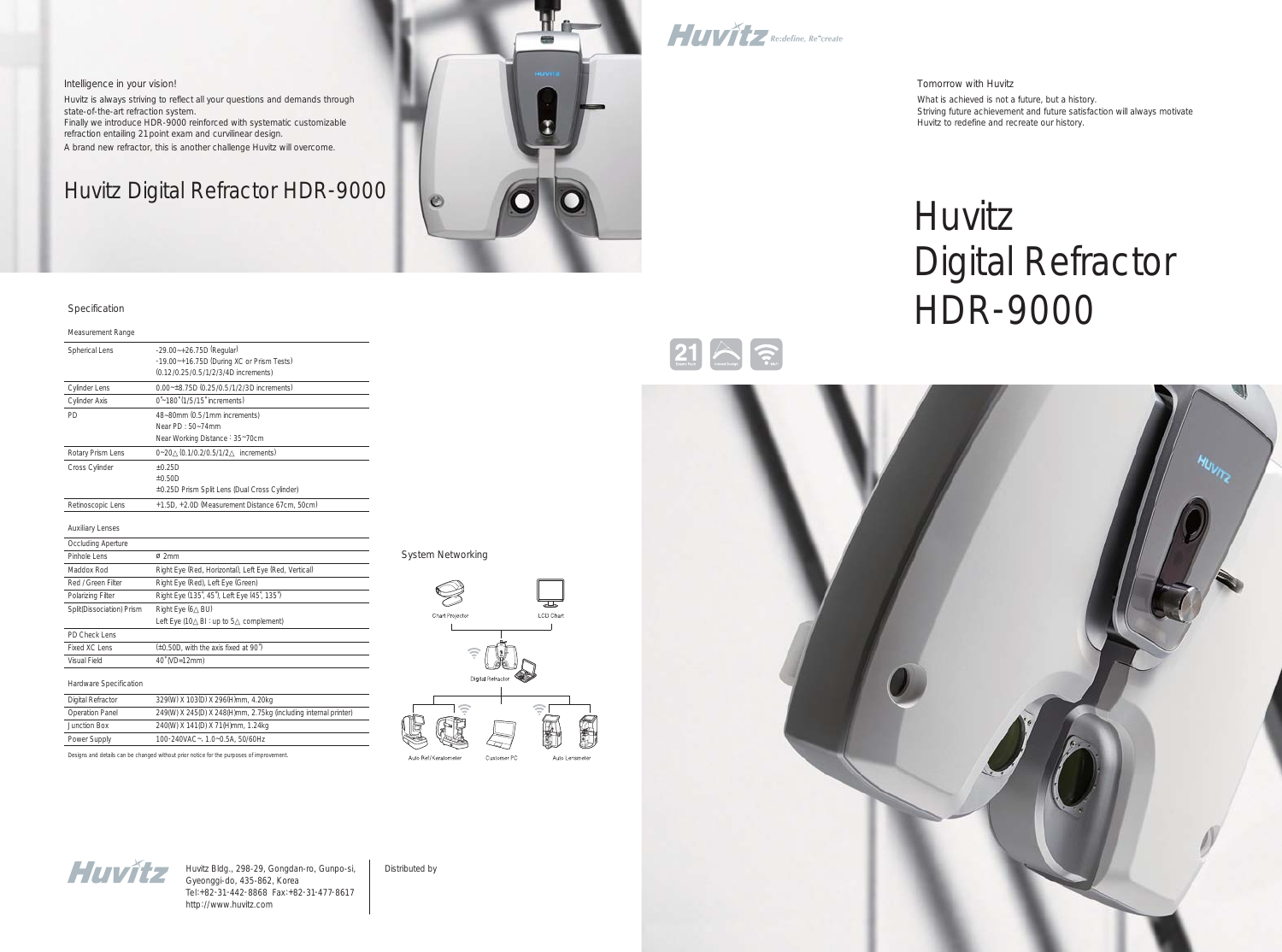

### The More Exam Options You Have, The More You See [All New] HDR-9000 Digital Refractor

Here HDR -9000 with all new technologies is waiting for you. HDR-9000 helps those who suffer from visual acuity problems with advanced refraction customizable for individual preference and satisfaction. A beautiful curvilinear design speaks emotional stability in you. With HDR-9000, take satisfaction which you have ever enjoyed before.

21 Point Exam Package

21 Point Exam removes complex knowledge or experience and<br>now everyone can perform refraction easily.<br>No more headache-explanation is needed, but all results appear on<br>display for easy reading for both examiners and patien

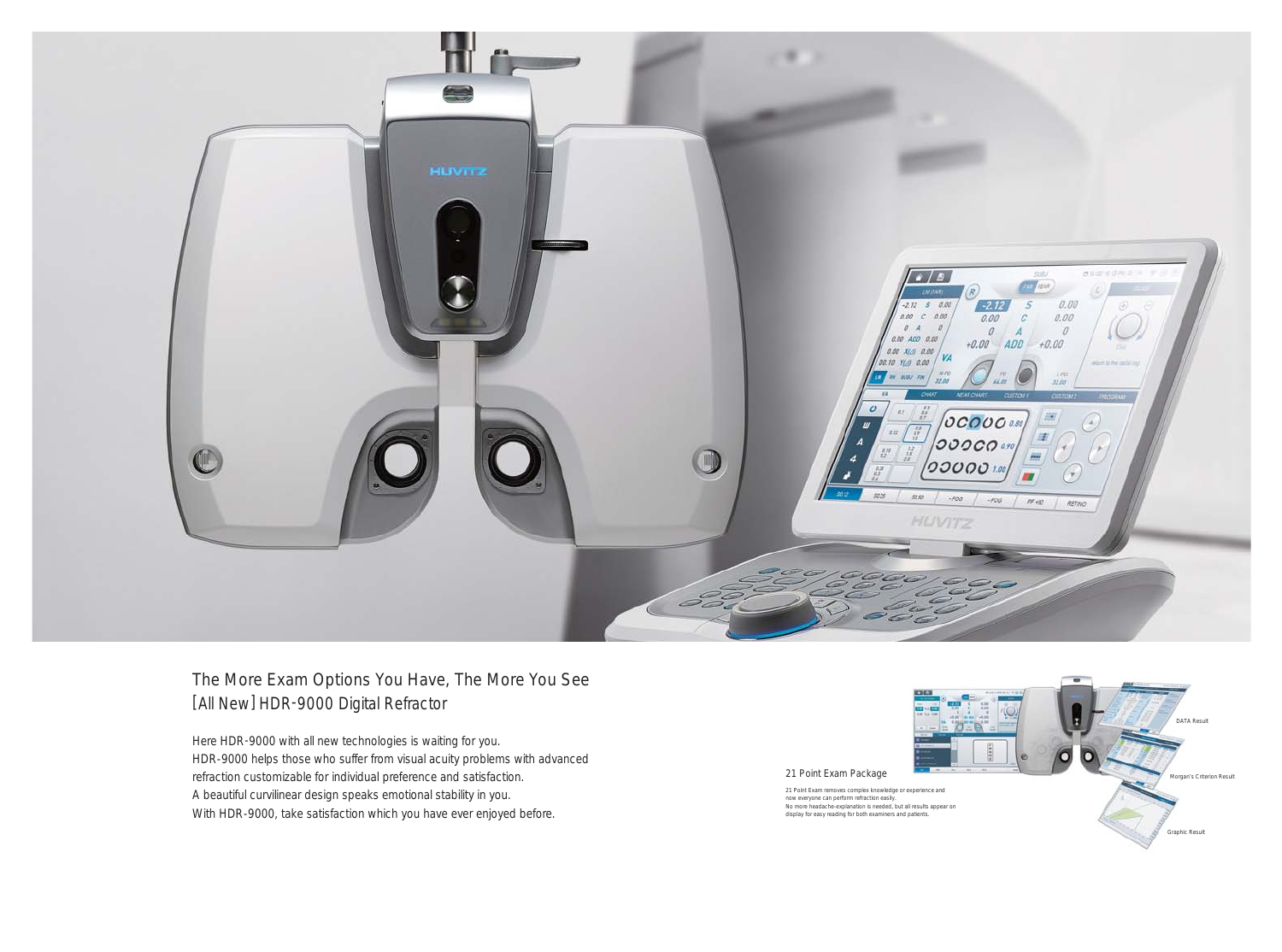21-point Exams #8 H,Phoria (F)



Illuminated Vertex Distance Check Window Illumination / Detachable Near Chart Rod



Tiltable Refractor Body



"Experience 21 Point Exam" Accuracy, Systemization and Customization, All in 21 Point Exam.

f1 \\_\_\_\_\_\_\_ f2 Cross Cylinder Len

#### 21 Point Exam

21 Point Exam removes complex knowledge or experience and now everyone can perform refraction easily.

No more headache-explanation is needed, but all results appear on display for easy reading for both examiners and patients.

Guidance with prism, addition power prescription and visual function test in accordance with exam results are available for easy use.

#### Cross Cylinder Lens

Dual cross cylinder lens as well as Jackson cross cylinder lens supports highly accurate exams over astigmatism axis and visual acuity.

Improved speed of lens movement prevents accommodation interfering exam and guarantees accurate astigmatic exam.

#### Monocular Height Adjustment

Customized exam is available for those who have different monocular heights within adjustment +/-

3mm.

PD Adjustment **Automatic Convergence Function** 

#### Tiltable Body

Highly advanced near vision exam is enabled with tiltable body from 0˚ to 45˚ delivering feeling of reading a book.

#### LCD Chart Compatibility

Compatibility with polarized LCD chart provides even economical efficiency. (Both linear and circular polarization)

#### Fast and Silent Lens Loading

Fast lens loading helps to minimize accommodational interference and fatigue of examinees' eyes. Silent operation offers more comfort during exam.

#### Slimmer Design

Slimmer design even prevents minimum mechanical interference during exam and enables easy monitoring over patients.